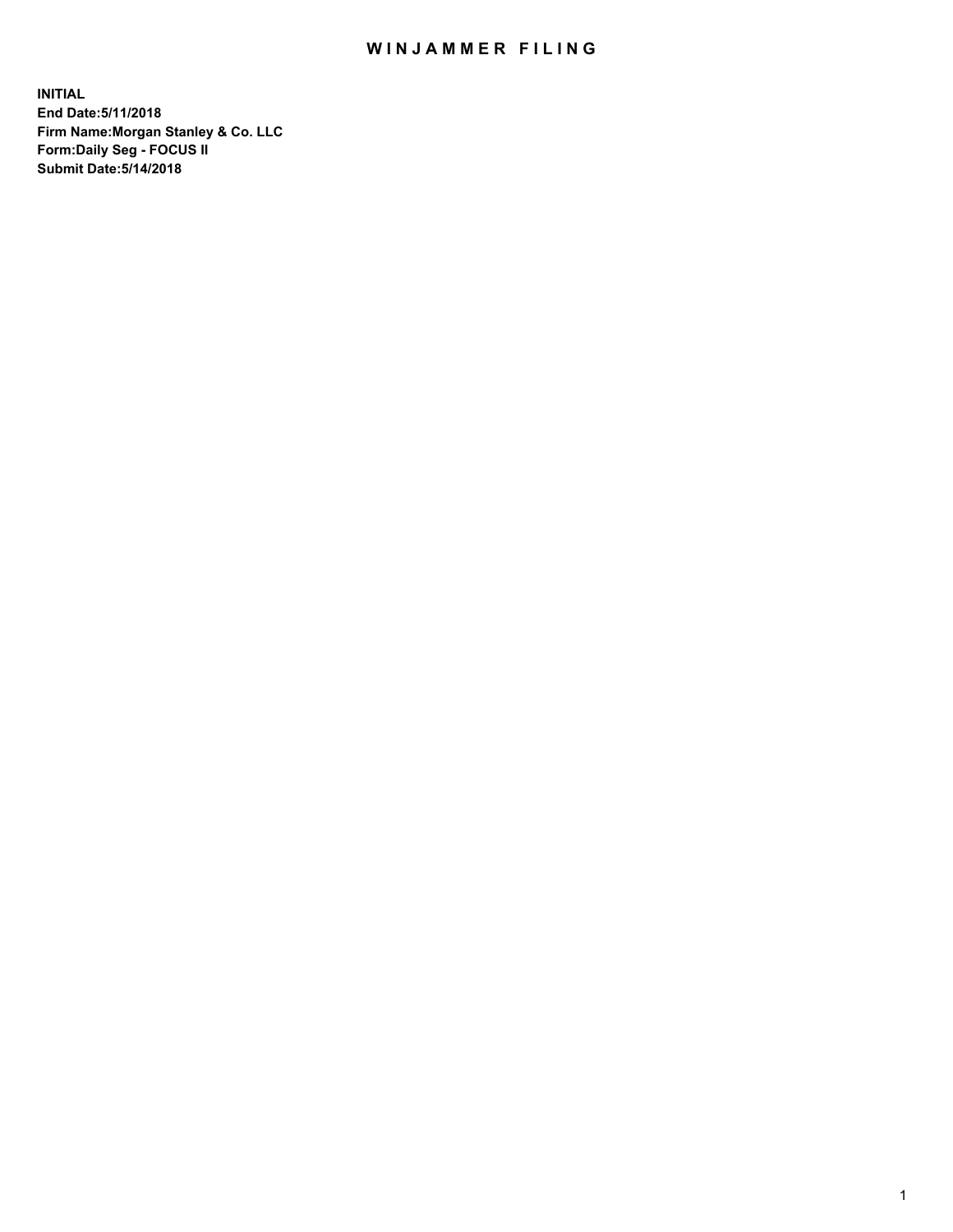## **INITIAL End Date:5/11/2018 Firm Name:Morgan Stanley & Co. LLC Form:Daily Seg - FOCUS II Submit Date:5/14/2018 Daily Segregation - Cover Page**

| Name of Company<br><b>Contact Name</b><br><b>Contact Phone Number</b><br><b>Contact Email Address</b>                                                                                                                                                                                                                          | Morgan Stanley & Co. LLC<br><b>Ikram Shah</b><br>212-276-0963<br>Ikram.shah@morganstanley.com |
|--------------------------------------------------------------------------------------------------------------------------------------------------------------------------------------------------------------------------------------------------------------------------------------------------------------------------------|-----------------------------------------------------------------------------------------------|
| FCM's Customer Segregated Funds Residual Interest Target (choose one):<br>a. Minimum dollar amount: ; or<br>b. Minimum percentage of customer segregated funds required:%; or<br>c. Dollar amount range between: and; or<br>d. Percentage range of customer segregated funds required between: % and %.                        | 280,000,000<br><u>0</u><br>0 <sub>0</sub><br>0 <sub>0</sub>                                   |
| FCM's Customer Secured Amount Funds Residual Interest Target (choose one):<br>a. Minimum dollar amount: ; or<br>b. Minimum percentage of customer secured funds required:%; or<br>c. Dollar amount range between: and; or<br>d. Percentage range of customer secured funds required between: % and %.                          | 140,000,000<br>0 <sub>0</sub><br>0 <sub>0</sub>                                               |
| FCM's Cleared Swaps Customer Collateral Residual Interest Target (choose one):<br>a. Minimum dollar amount: ; or<br>b. Minimum percentage of cleared swaps customer collateral required:% ; or<br>c. Dollar amount range between: and; or<br>d. Percentage range of cleared swaps customer collateral required between:% and%. | 92,000,000<br>0 <sub>0</sub><br>0 <sub>0</sub>                                                |

Attach supporting documents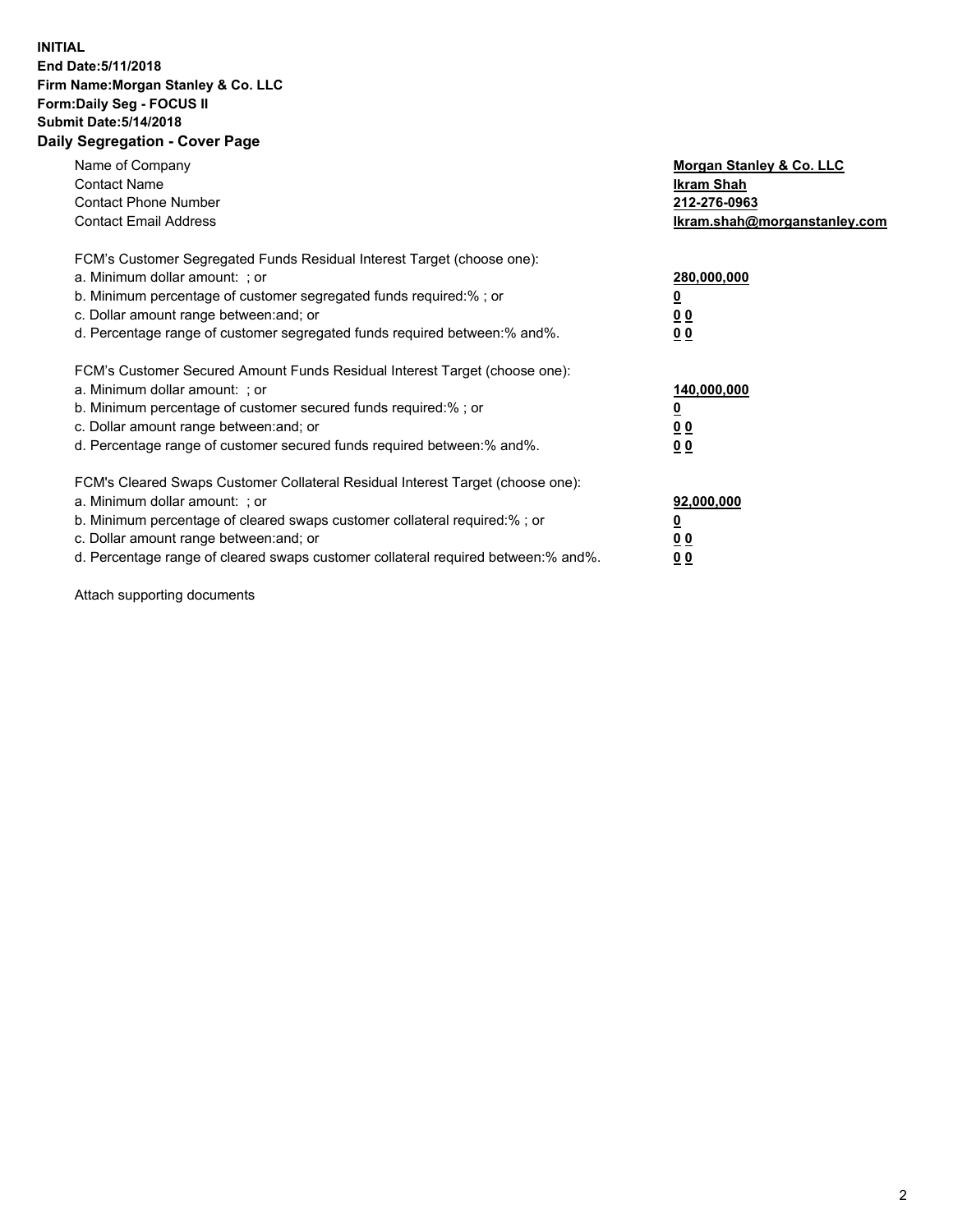## **INITIAL End Date:5/11/2018 Firm Name:Morgan Stanley & Co. LLC Form:Daily Seg - FOCUS II Submit Date:5/14/2018 Daily Segregation - Secured Amounts**

Foreign Futures and Foreign Options Secured Amounts Amount required to be set aside pursuant to law, rule or regulation of a foreign government or a rule of a self-regulatory organization authorized thereunder **0** [7305] 1. Net ledger balance - Foreign Futures and Foreign Option Trading - All Customers A. Cash **3,068,787,374** [7315] B. Securities (at market) **2,132,398,545** [7317] 2. Net unrealized profit (loss) in open futures contracts traded on a foreign board of trade **532,354,399** [7325] 3. Exchange traded options a. Market value of open option contracts purchased on a foreign board of trade **22,796,376** [7335] b. Market value of open contracts granted (sold) on a foreign board of trade **-22,538,418** [7337] 4. Net equity (deficit) (add lines 1. 2. and 3.) **5,733,798,276** [7345] 5. Account liquidating to a deficit and account with a debit balances - gross amount **32,787,728** [7351] Less: amount offset by customer owned securities **-32,237,161** [7352] **550,567** [7354] 6. Amount required to be set aside as the secured amount - Net Liquidating Equity Method (add lines 4 and 5) **5,734,348,843** [7355] 7. Greater of amount required to be set aside pursuant to foreign jurisdiction (above) or line 6. **5,734,348,843** [7360] FUNDS DEPOSITED IN SEPARATE REGULATION 30.7 ACCOUNTS 1. Cash in banks A. Banks located in the United States **206,109,834** [7500] B. Other banks qualified under Regulation 30.7 **977,440,107** [7520] **1,183,549,941** [7530] 2. Securities A. In safekeeping with banks located in the United States **277,194,522** [7540] B. In safekeeping with other banks qualified under Regulation 30.7 **0** [7560] **277,194,522** [7570] 3. Equities with registered futures commission merchants A. Cash **5,658,335** [7580] B. Securities **0** [7590] C. Unrealized gain (loss) on open futures contracts **831,413** [7600] D. Value of long option contracts **0** [7610] E. Value of short option contracts **0** [7615] **6,489,748** [7620] 4. Amounts held by clearing organizations of foreign boards of trade A. Cash **0** [7640] B. Securities **0** [7650] C. Amount due to (from) clearing organization - daily variation **0** [7660] D. Value of long option contracts **0** [7670] E. Value of short option contracts **0** [7675] **0** [7680] 5. Amounts held by members of foreign boards of trade A. Cash **2,070,854,447** [7700] B. Securities **1,855,204,023** [7710] C. Unrealized gain (loss) on open futures contracts **531,522,986** [7720] D. Value of long option contracts **22,796,376** [7730] E. Value of short option contracts **-22,538,418** [7735] **4,457,839,414** [7740] 6. Amounts with other depositories designated by a foreign board of trade **0** [7760] 7. Segregated funds on hand **0** [7765] 8. Total funds in separate section 30.7 accounts **5,925,073,625** [7770] 9. Excess (deficiency) Set Aside for Secured Amount (subtract line 7 Secured Statement Page 1 from Line 8) **190,724,782** [7380] 10. Management Target Amount for Excess funds in separate section 30.7 accounts **140,000,000** [7780]

11. Excess (deficiency) funds in separate 30.7 accounts over (under) Management Target **50,724,782** [7785]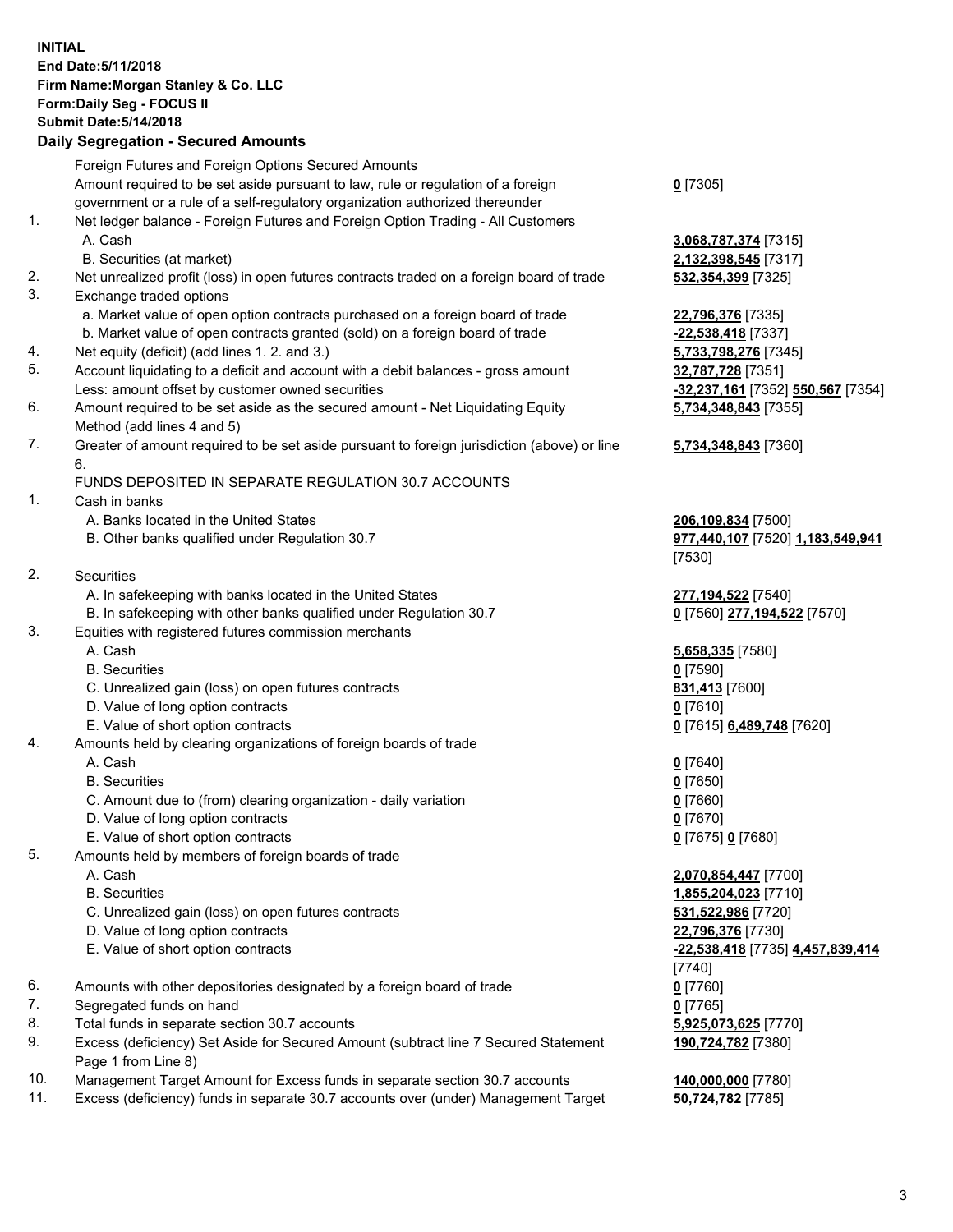**INITIAL End Date:5/11/2018 Firm Name:Morgan Stanley & Co. LLC Form:Daily Seg - FOCUS II Submit Date:5/14/2018 Daily Segregation - Segregation Statement** SEGREGATION REQUIREMENTS(Section 4d(2) of the CEAct) 1. Net ledger balance A. Cash **9,648,273,815** [7010] B. Securities (at market) **5,241,946,543** [7020] 2. Net unrealized profit (loss) in open futures contracts traded on a contract market **656,531,510** [7030] 3. Exchange traded options A. Add market value of open option contracts purchased on a contract market **433,584,328** [7032] B. Deduct market value of open option contracts granted (sold) on a contract market **-624,153,723** [7033] 4. Net equity (deficit) (add lines 1, 2 and 3) **15,356,182,473** [7040] 5. Accounts liquidating to a deficit and accounts with debit balances - gross amount **241,271,912** [7045] Less: amount offset by customer securities **-236,882,054** [7047] **4,389,858** [7050] 6. Amount required to be segregated (add lines 4 and 5) **15,360,572,331** [7060] FUNDS IN SEGREGATED ACCOUNTS 7. Deposited in segregated funds bank accounts A. Cash **4,448,099,738** [7070] B. Securities representing investments of customers' funds (at market) **0** [7080] C. Securities held for particular customers or option customers in lieu of cash (at market) **994,824,937** [7090] 8. Margins on deposit with derivatives clearing organizations of contract markets A. Cash **6,205,101,591** [7100] B. Securities representing investments of customers' funds (at market) **0** [7110] C. Securities held for particular customers or option customers in lieu of cash (at market) **4,247,121,606** [7120] 9. Net settlement from (to) derivatives clearing organizations of contract markets **-19,971,758** [7130] 10. Exchange traded options A. Value of open long option contracts **433,584,328** [7132] B. Value of open short option contracts **-624,153,723** [7133] 11. Net equities with other FCMs A. Net liquidating equity **4,968,408** [7140] B. Securities representing investments of customers' funds (at market) **0** [7160] C. Securities held for particular customers or option customers in lieu of cash (at market) **0** [7170] 12. Segregated funds on hand **0** [7150] 13. Total amount in segregation (add lines 7 through 12) **15,689,575,127** [7180] 14. Excess (deficiency) funds in segregation (subtract line 6 from line 13) **329,002,796** [7190]

- 15. Management Target Amount for Excess funds in segregation **280,000,000** [7194]
- 16. Excess (deficiency) funds in segregation over (under) Management Target Amount Excess

**49,002,796** [7198]